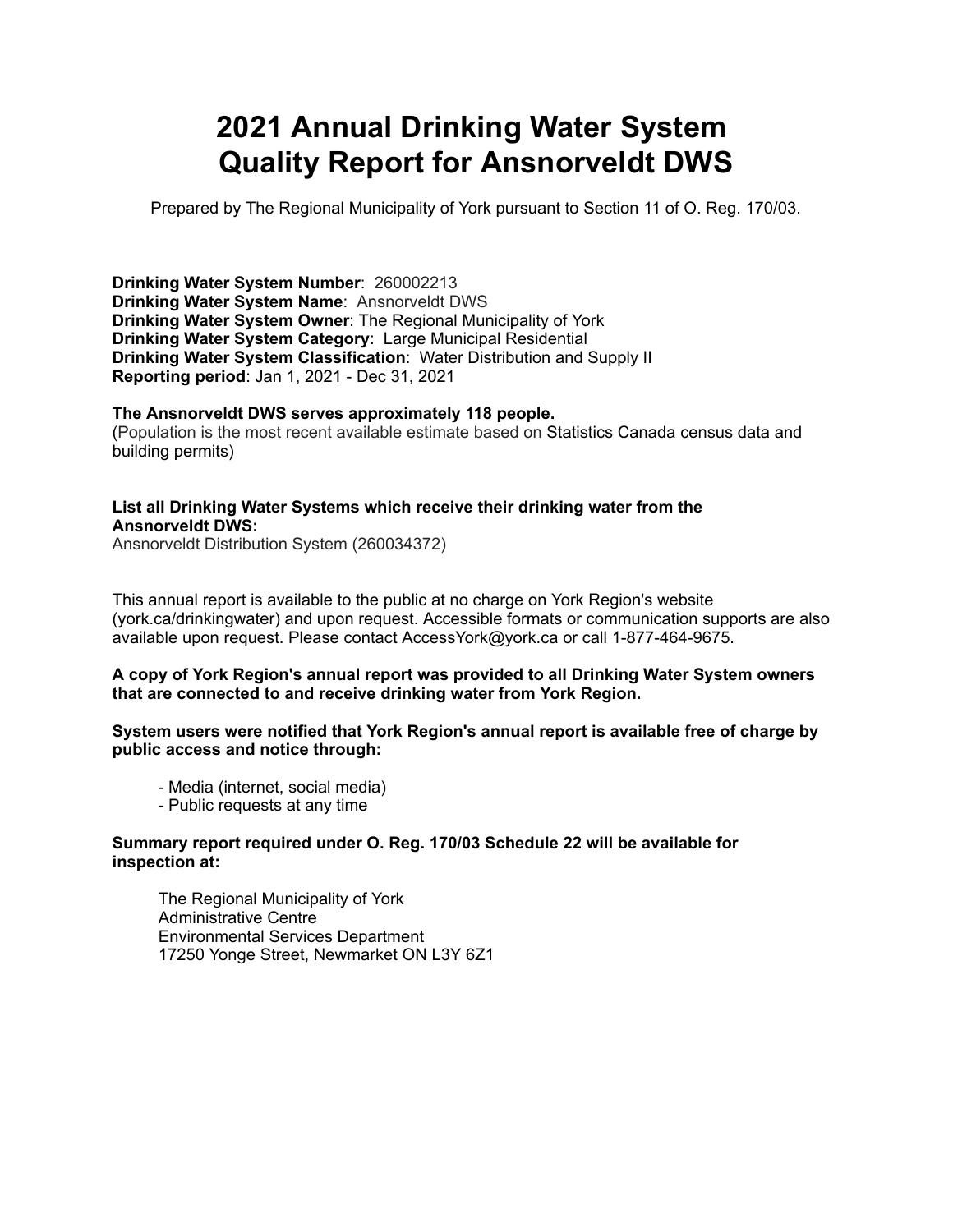### Description of the Ansnorveldt DWS

#### **Introduction**

Ansnorveldt is located in King Township. The residential community served by the Ansnorveldt Drinking Water System is centred on Dufferin Street, north of Highway 9. Local groundwater is naturally high in minerals. York Region operates the water supply, while the Township of King maintains water quality and distributes it to users. The Province governs York Region's operations with Acts and Regulations, a Permit to Take Water, a Municipal Drinking Water License and an operating Permit.

#### **Raw water source**

**Groundwater** 

## **Profile of water in distribution system**

**Groundwater** 

#### **Water treatment description**

Two wells share one pumphouse. Water is disinfected with chlorine. No other treatment chemicals are used. Raw water test results show the good health of the aquifer and help staff confirm optimal treatment. Water is stored and kept fresh on site for high demand times. Operators test the water and inspect the process regularly. Online analyzers continuously monitor treatment and water flow. When analyzers detect an issue, the system pauses operation until an operator takes action.

#### **List of water treatment chemicals used in this system**

Chlorine (Sodium Hypochlorite)

#### **Brief description and breakdown of monetary expenses incurred**

\$16,944 for general maintenance and repairs.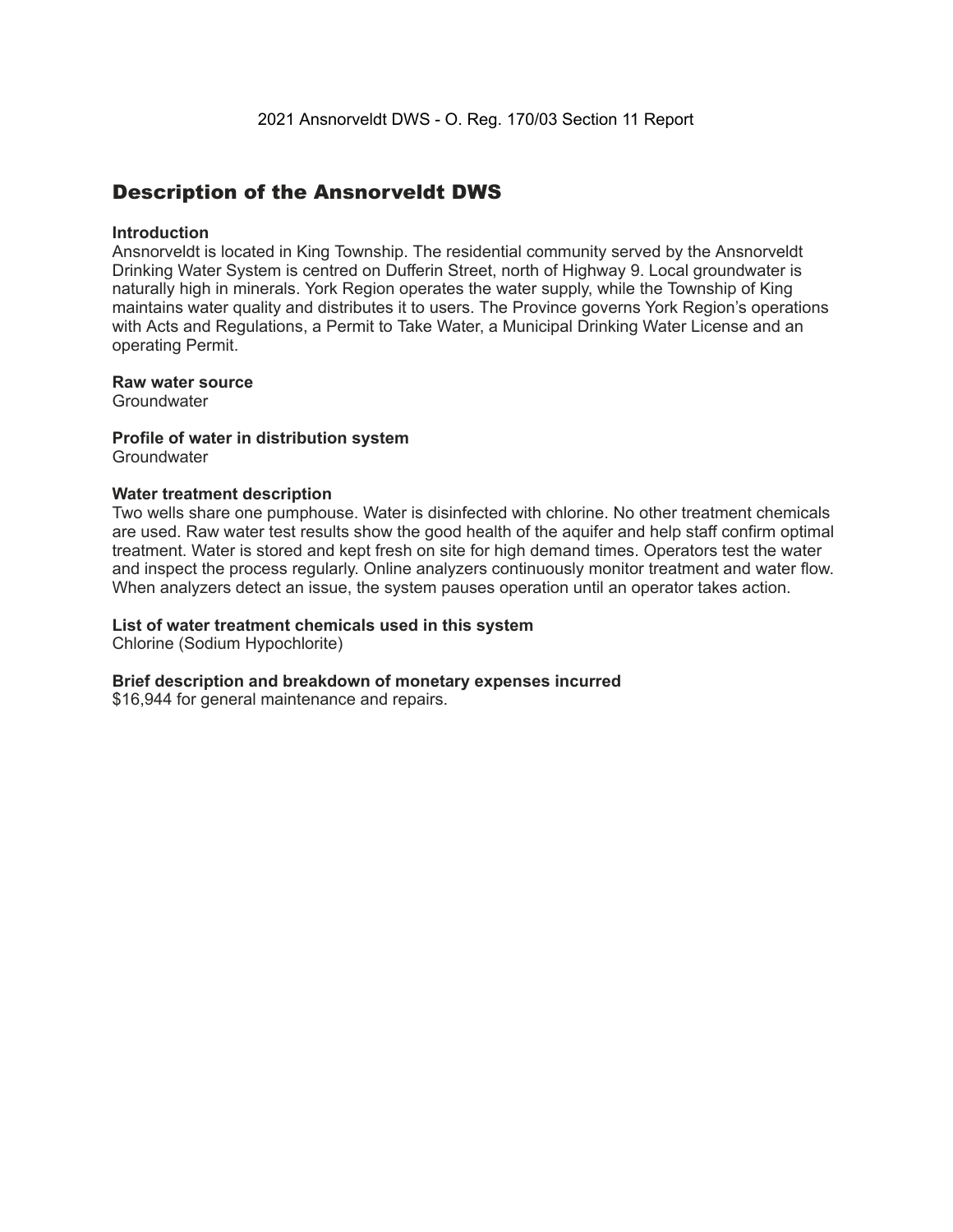2021 Ansnorveldt DWS - O. Reg. 170/03 Section 11 Report

### **Notices submitted under Section 18(1) of the** *Safe Drinking Water*  *Act* **or Section 16-4 of O. Reg. 170/03 and reported to MECP Spills Action Centre**

Intentionally Parameter Incident any  $\mathbb{R}^n$ Result corrective Action Corrective Action Corrective Action Corrective Action Corrective Action Corrective Action Co Intentionally blank. No notices were submitted for this report period. Not Applicable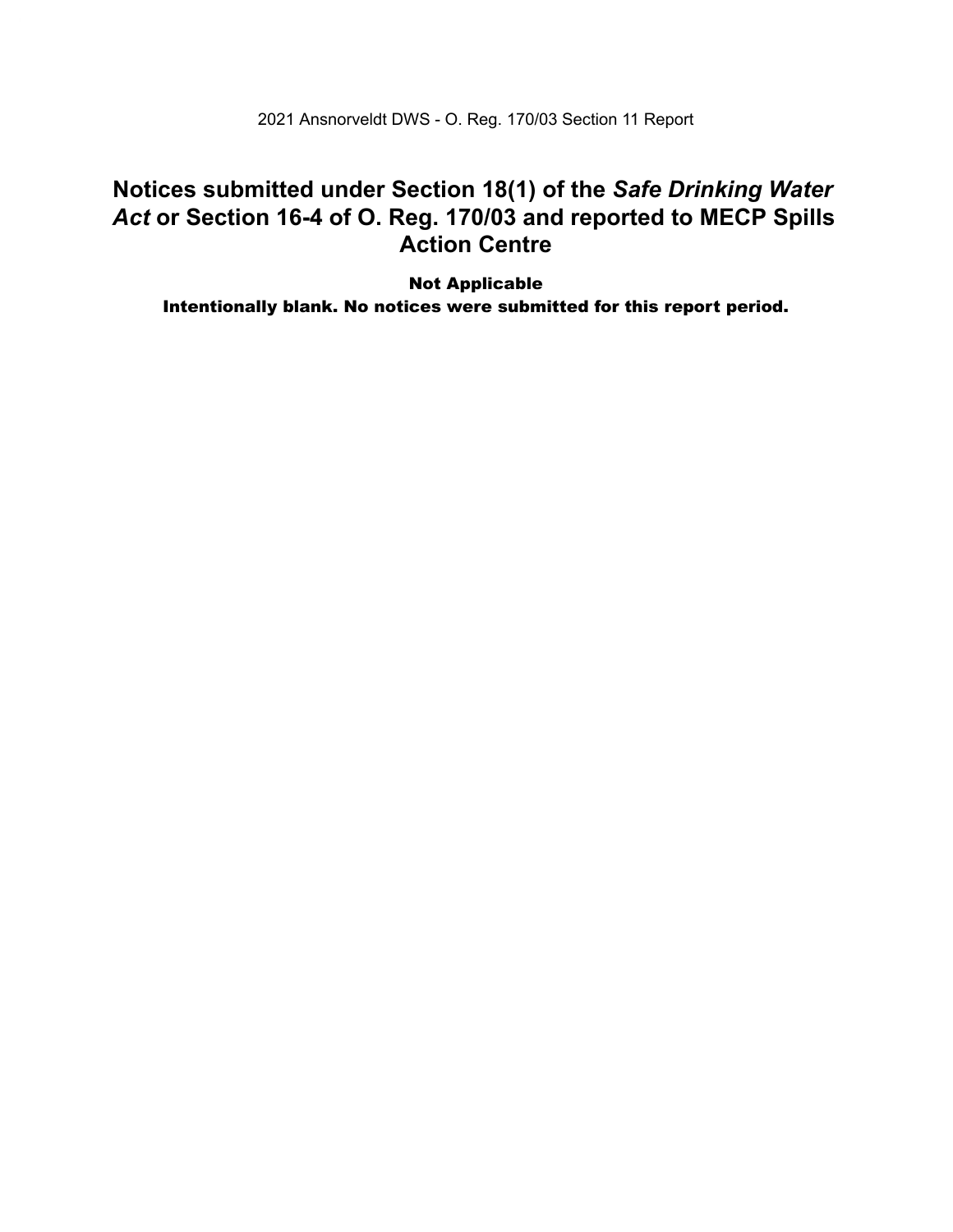2021 Ansnorveldt DWS - O. Reg. 170/03 Section 11 Report

### Microbiological testing completed under Schedule 10 of O. Reg. 170/03

For additional distribution samples collected under Schedule 10, refer to the local municipality.

| <b>Test Parameter</b>        | <b>Sample Source</b> | <b>Count of Samples</b> | <b>Count of Presence</b> |
|------------------------------|----------------------|-------------------------|--------------------------|
| E. Coli                      | Raw                  | 104                     | 0                        |
|                              | Treated              | 52                      | 0                        |
| Heterotrophic Plate<br>Count | Treated              | 52                      | 8                        |
| <b>Total Coliforms</b>       | Raw                  | 104                     | $\Omega$                 |
|                              | Treated              | 52                      | 0                        |

### Operational testing completed under Schedule 7 of O. Reg. 170/03 during this reporting period

| <b>Test Parameter</b> | <b>Test Unit</b> | No. of<br>Samples <sup>1</sup> | <b>Average</b> | <b>Minimum</b> | <b>Maximum</b> |
|-----------------------|------------------|--------------------------------|----------------|----------------|----------------|
| <b>Free Chlorine</b>  | mg/L             | 8.760                          | 1.51           | 0.79           | 2.23           |
| Turbidity (Treated)   | NTU              | 8,760                          | 0.21           | 0.13           | 3.89           |

18,760 is used as the number of samples for continuous analyzers.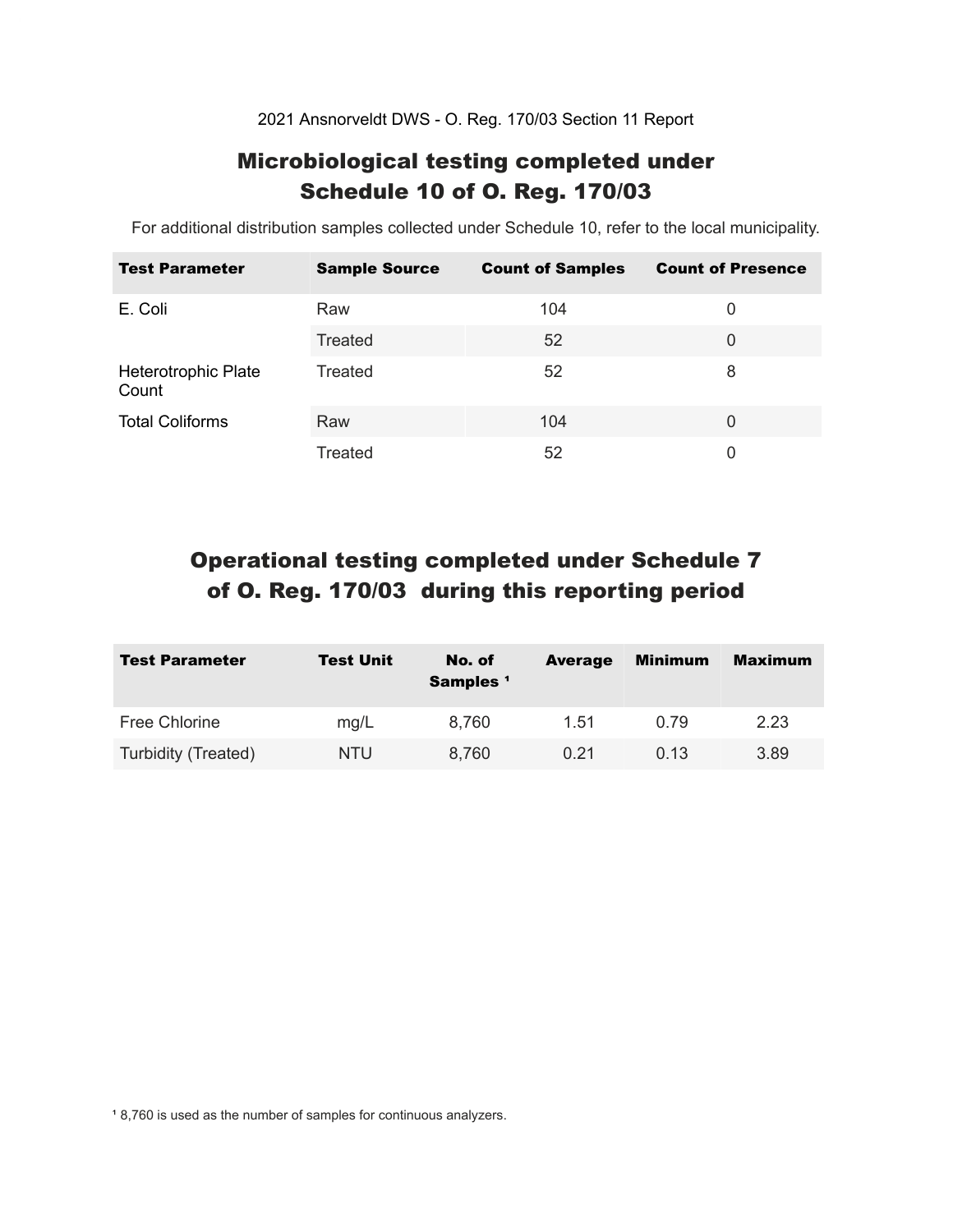### Summary of testing pursuant to Schedule 13 of O. Reg. 170/03 and sampling carried out in accordance with the requirement of an approval, order or other legal instrument

 Values with a less than sign ("<") indicate that the test result is below the method detection limit from the accredited laboratory (i.e. non-detect). Average results include values which were returned as non-detect (i.e. the "<" is omitted) and are rounded to three decimals. For a complete set of results, see the open dataset available at york.ca/drinkingwater.

| Test Parameter <sup>23</sup> | <b>Test Unit</b> | No. of<br>Samples <sup>1</sup> | <b>Average</b> | <b>Minimum</b> | <b>Maximum</b> |
|------------------------------|------------------|--------------------------------|----------------|----------------|----------------|
| Fluoride                     | mg/L             | 4                              | 0.253          | 0.23           | 0.27           |
| Haloacetic Acids             | ug/L             | $\overline{4}$                 | 9.675          | 9.30           | 10             |
| <b>Nitrate</b>               | mg/L             | 4                              | 0.500          | < 0.50         | < 0.50         |
| <b>Nitrite</b>               | mg/L             | $\overline{4}$                 | 0.050          | < 0.05         | < 0.05         |
| Sodium                       | mg/L             | 1                              | 41.100         | 41.10          | 41.10          |
| Trihalomethanes              | ug/L             | $\overline{4}$                 | 49.325         | 44.90          | 52.60          |

 \*Lead testing under Schedule 15.1 is conducted by the local municipality - refer to local municipality reports for results. York Region occasionally collects samples tested for lead for non-regulatory research purposes.

<sup>1</sup>8,760 is used as the number of samples for continuous analyzers.

 $\mathrm{^2}$  The Average for Haloacetic Acids and Trihalomethanes is calculated as the running annual average of quarterly results in accordance with O. Reg 170/03. The Minimum and Maximum values reflect individual test results.

<sup>3</sup> Where sampling for 'N-Nitrosodimethylamine (NDMA)' is required, locations were selected to represent the farthest points in the distribution system. For York DWS and sub-systems, representative sample locations were selected from across the interconnected sub-systems, therefore not all sub-systems were chosen for NDMA sampling.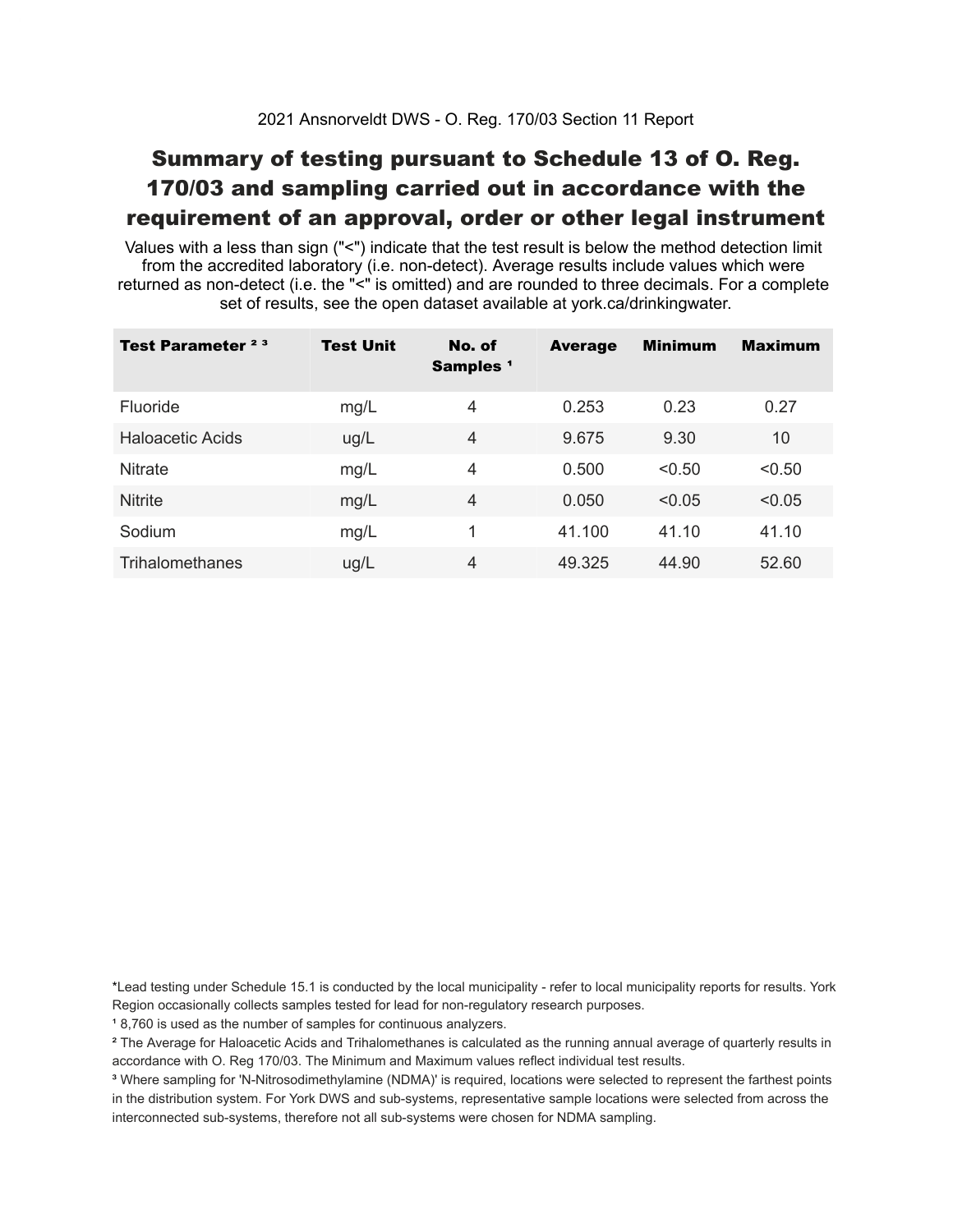### Organic and inorganic parameter(s), from Schedule 23 and 24, that exceeded half the standard prescribed in Schedule 2 of O. Reg. 169/03 Ontario Drinking Water Quality Standards

 Intentionally blank. There were no applicable test results. Not Applicable

### Summary of inorganic parameters tested pursuant to Schedule 23 of O. Reg. 170/03

 Values with a less than sign ("<") indicate that the test result is below the method detection limit from the accredited laboratory (i.e. non-detect). Average results include values which were returned as non-detect and are rounded to four decimals. For a complete set of results, see the open dataset available at york.ca/drinkingwater.

| Test Parameter | <b>Test Unit</b> | No. of<br><b>Samples</b> | <b>Average</b> | <b>Minimum</b> | <b>Maximum</b> | <b>ODWS</b><br>Limit |
|----------------|------------------|--------------------------|----------------|----------------|----------------|----------------------|
| Antimony       | mg/L             | 1                        | 0.0005         | < 0.0005       | < 0.0005       | 0.0060               |
| Arsenic        | mg/L             | 1                        | 0.0005         | < 0.0005       | < 0.0005       | 0.01                 |
| <b>Barium</b>  | mg/L             | 1                        | 0.1170         | 0.1170         | 0.1170         | 1                    |
| <b>Boron</b>   | mg/L             | 1                        | 0.1770         | 0.1770         | 0.1770         | 5                    |
| Cadmium        | mg/L             | 1                        | 0.0005         | < 0.0005       | < 0.0005       | 0.0050               |
| Chromium       | mg/L             | 1                        | 0.0005         | < 0.0005       | < 0.0005       | 0.05                 |
| Mercury        | ug/L             | 1                        | 0.0500         | < 0.05         | < 0.05         | 1                    |
| Selenium       | mg/L             | 1                        | 0.0005         | < 0.0005       | < 0.0005       | 0.05                 |
| Uranium        | mg/L             | 1                        | 0.0005         | < 0.0005       | < 0.0005       | 0.02                 |